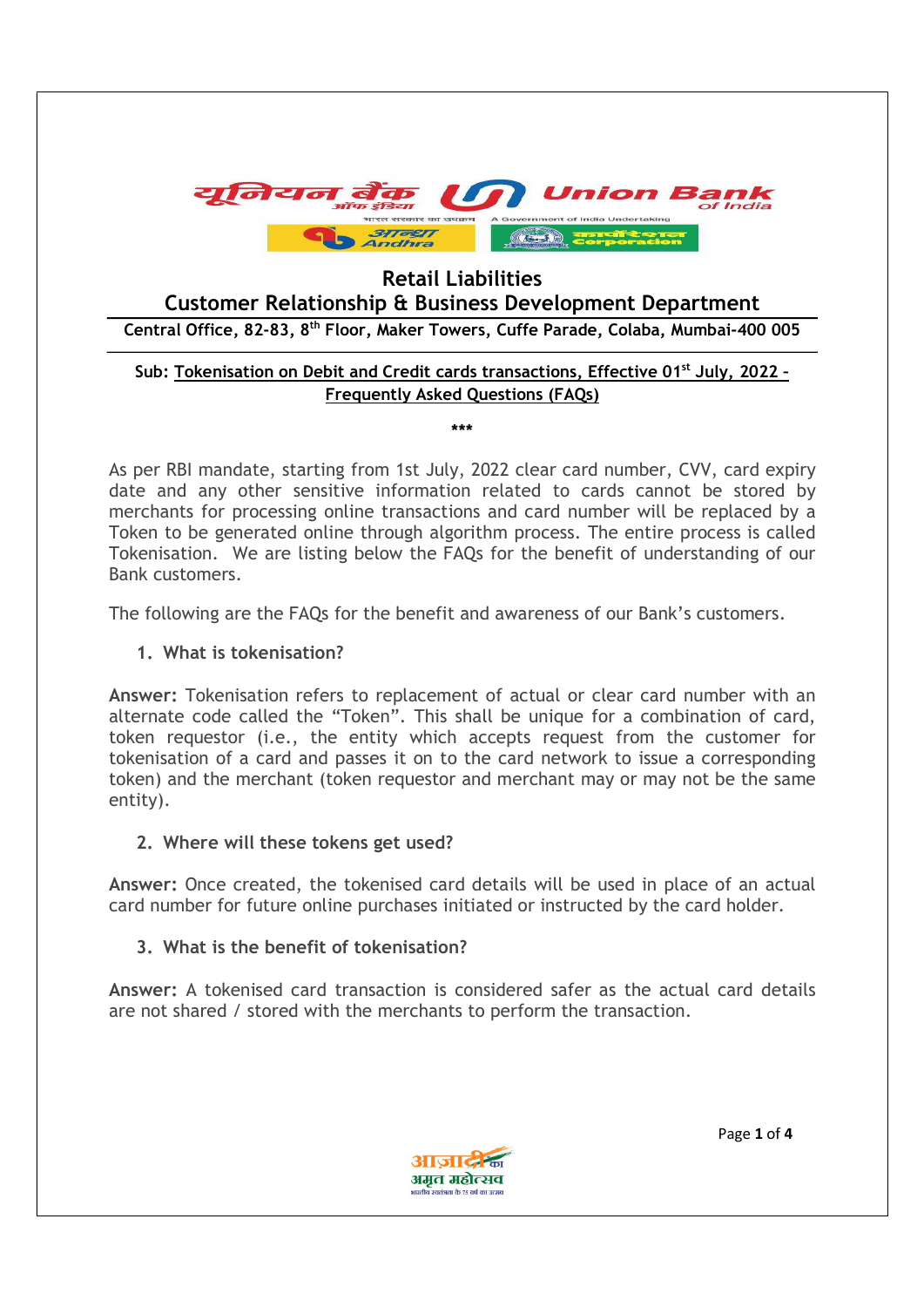## 4. How can the tokenisation be carried out and what are the steps involved?

Answer:

- Step 1 The card holder can get the card tokenised by initiating a request on the website/app provided by the token requestor and any such similar facility provided by the merchant.
- Step 2 The token requestor / merchant will forward the request directly to the Bank which has issued the applicable card or to VISA / Mastercard / RuPay, with the consent of the card issuing Bank.
- Step 3 The party receiving the request from token requester, will issue a token corresponding to the combination of the card, the token requestor and the merchant.

## 5. Is the tokenisation guideline applicable for both Debit and Credit cards?

Answer: Yes. Starting 1<sup>st</sup>, July 2022, both Debit and Credit cards have to be Tokenised.

### 6. Is Tokenisation applicable for International Card-on-File transactions?

Answer: No. Tokenisation is applicable only for Domestic transactions.

### 7. How can I manage my tokenised cards?

Answer: Bank will provide a portal to the card holders to view and manage the tokenised cards. Card holders can view / delete tokens for the respective cards through the portal provided.

### 8. Will tokenisation have any impact on the PoS transactions that the card holder does at merchant outlets?

Answer: No. Tokenisation is only required for carrying out the online transactions.

9. What are the charges that the cardholder needs to pay for availing this tokenization service?

Answer: The customer need not pay any charges for availing the service of tokenising the card.

### 10. Who can perform tokenisation and de-tokenisation?

Answer: Tokenisation and de-tokenisation can be performed only by the card issuing Bank or VISA / Mastercard / RuPay, who are referred as authorised card networks.



Page 2 of 4 Page 2 of 4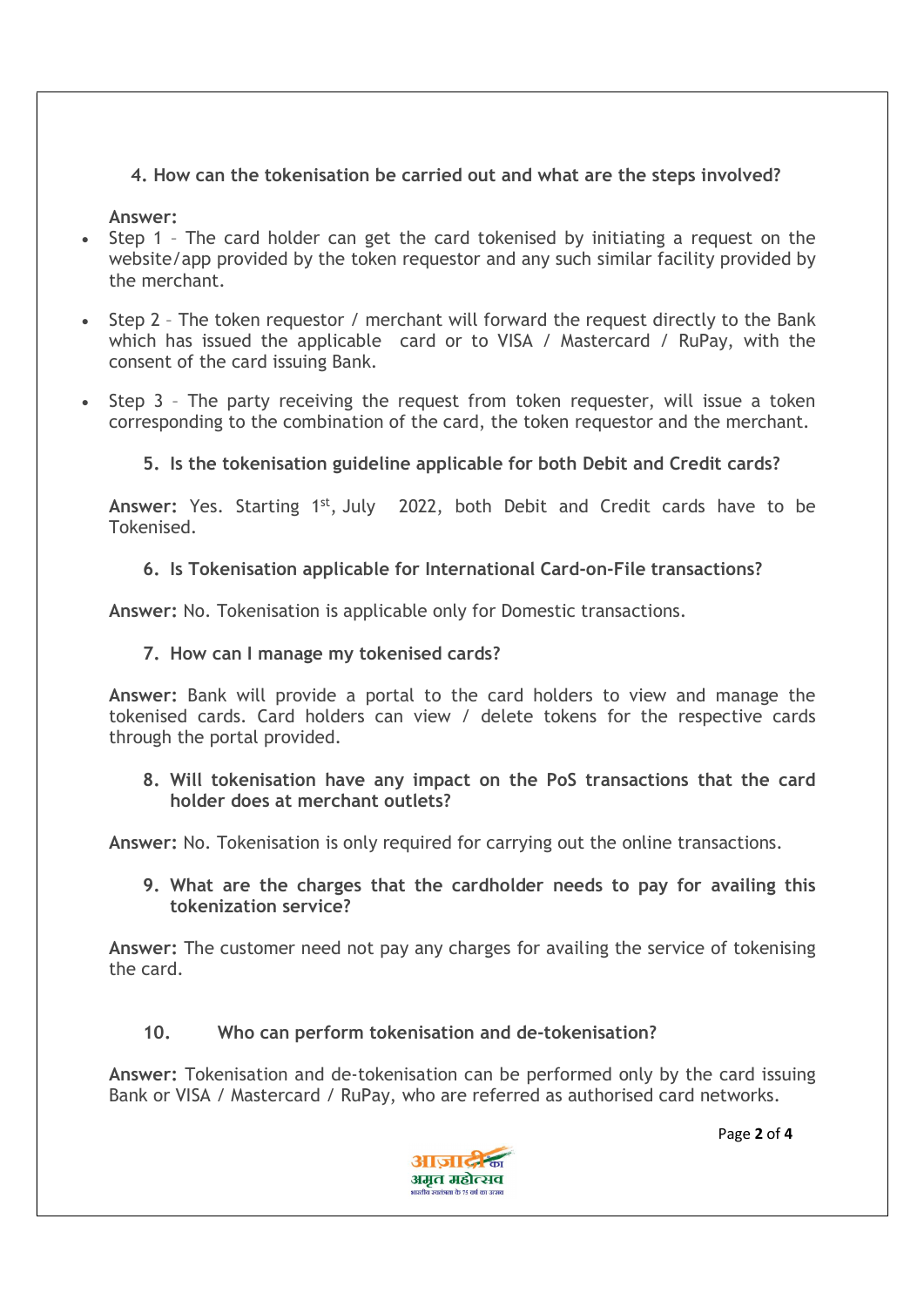# 11. Are the customer's card details safe, after tokenisation?

Answer: Actual card data, token and other relevant details are stored in a secure encrypted mode by the card issuing Bank and / or authorised card networks. Token requestor / merchants cannot store full card number or any other card details.

# 12. Is tokenisation of card mandatory for a customer?

Answer: No. A customer can choose whether or not to let his / her card tokenised. If not tokenised, starting from 1st July, 2022, the cardholder must enter the full card number, CVV and expiry date of the card every time to complete his/her online transactions.

# 13. How does the process of registration for a tokenisation request work?

Answer: The registration for a tokenisation request is done only with explicit customer consent through Additional Factor of Authentication (AFA), and not by way of a forced / default / automatic selection of check box, radio button, etc. Customer will also be given a choice of selecting the use case and setting-up of limits.

### 14. Is there any limit on the number of cards that a customer can request for tokenisation?

Answer: A customer can request for tokenisation of any number of cards to perform a transaction.

## 15. Can the customer select which card to be used in case he / she has more than one card tokenised?

Answer: To performing any transaction, the customer shall be free to use any of the cards registered with the token requestor / merchant.

## 16. Once card is tokenised, how will the customer see the card details on the merchant page?

Answer: The customer will be able to see the last 4 digits of the card on the merchant page.

## 17. What will happen to the token once the customer's card gets replaced or renewed or reissued or upgraded?

Answer: The customer should again visit the merchant page and create a fresh token.